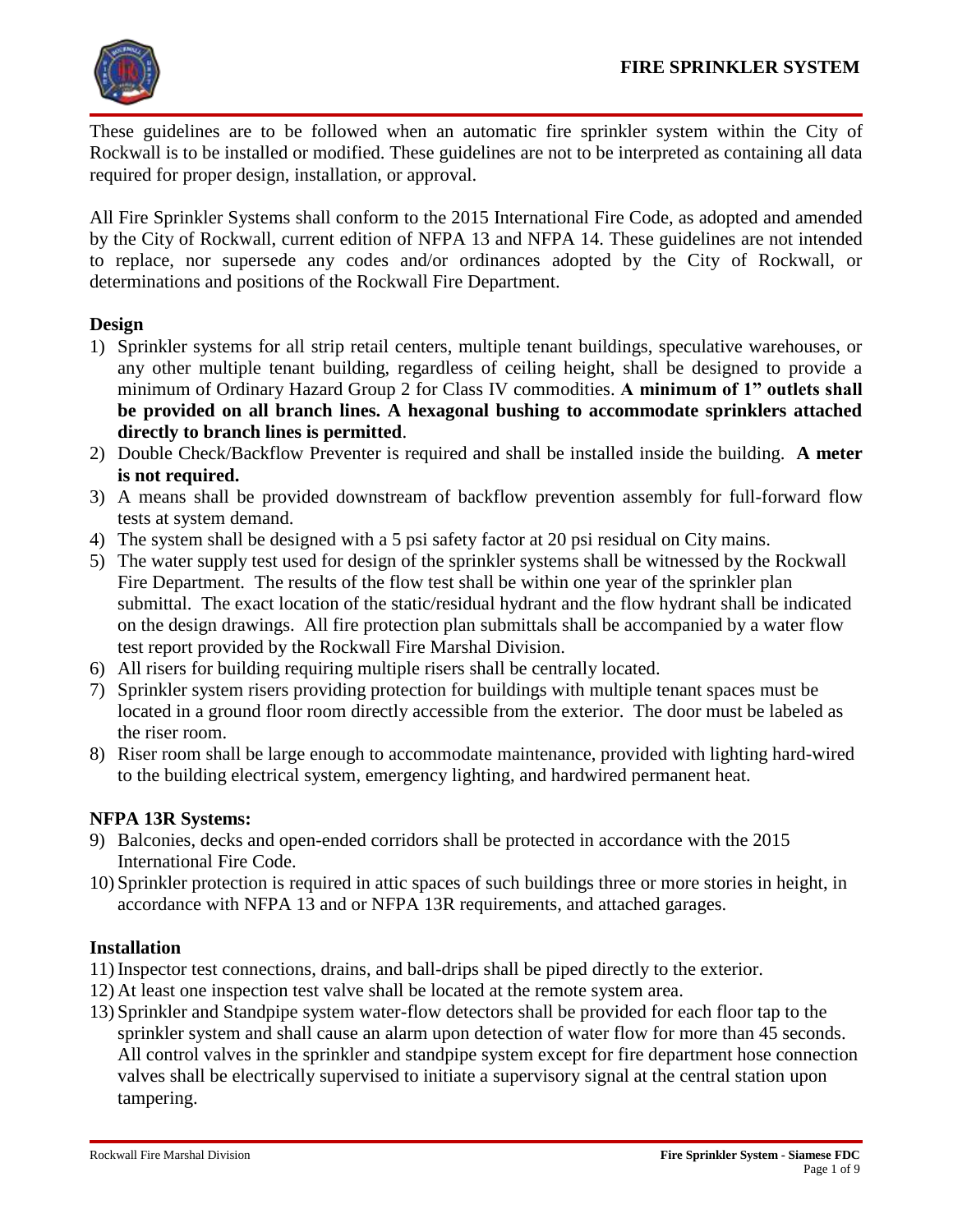

- 14) Dry-system air compressors shall be hard wired and shall have a listed air maintenance device connected to the compressor with a minimum 1/2" connection.
- 15) Pre-action system solenoids shall be wired for alarm activation upon current loss.
- 16) All systems with a chemical additive or antifreeze shall be provided with a reduced pressure principle backflow prevention assembly or a reduced pressure principle fire protection backflow prevention assembly. Where only added to a portion of a system, the device shall be permitted to be located so as to isolate only that portion of the system. (IPC 608.16.4.1)

## **Standpipes**

- 17) In buildings exceeding 10,000 square feet in area per story, Class I automatic wet or manual wet standpipes shall be provided where any portion of the building's interior area is more than 200 feet of travel, vertically and/or horizontally, from the nearest point of fire department vehicle access. **Exceptions:**
	- (1) Automatic dry and semi-automatic dry standpipes are allowed as provided for in NFPA 14.
	- (2) R-2 occupancies of four stories or less in height having no interior corridors.
- 18) Standpipe systems shall be installed in accordance with this section and NFPA 14. Manual dry standpipe systems shall be supervised with a minimum of 10 psig and a maximum of 40 psig air pressure with a high/low alarm.
- 19) When a roof-top hose connection is required, the hose connection shall be two-way.
- 20) When standpipes are required, connections shall be placed at two hundred feet (200') intervals along major corridors thereafter.
- 21) National Standard Thread (NST) shall be provided.

## **Fire Department Connection**

- 22) FDC's for automatic sprinkler systems and/or standpipe systems for new buildings shall be equipped with a 2 ½" Siamese connection. (See Figure 1).
- 23) All FDC connections shall be equipped with a locking Knox FDC Cap. Knox products may be ordered online at [www.knoxbox.com.](http://www.knoxbox.com/)
- 24) Check valves shall be accessible for 5-year inspection. If located underground, shall be installed within a meter can/valve box large enough to access the valve.
- 25) FDC shall be facing and visible from the fire lane.
- 26) FDC must be within 100-feet of a fire hydrant.
- 27) The FDC shall be clear and unobstructed with a minimum of a 5-feet clear all-weather path from fire lane access
- 28) The FDC shall be installed 18-48 inches above grade.
- 29) Fire hose threads used shall be national standard hose thread.
- 30) The FDC shall discharge into the system on the discharge side of the pump if a pump is present.
- *See Underground Fire Lines guidelines for details on Remote Fire Department Connections (FDC)*

## **Inspection Requirements**

- 31) **Do not stack the riser until the underground flushing has been completed**. Check Fire Sprinkler Underground permit for verification of completion.
- 32) Visual: All overhead piping and joints must be uncovered and exposed, with labeling of the pipe legible from the floor. All hangers will be visually inspected and must be uncovered and exposed to the floor.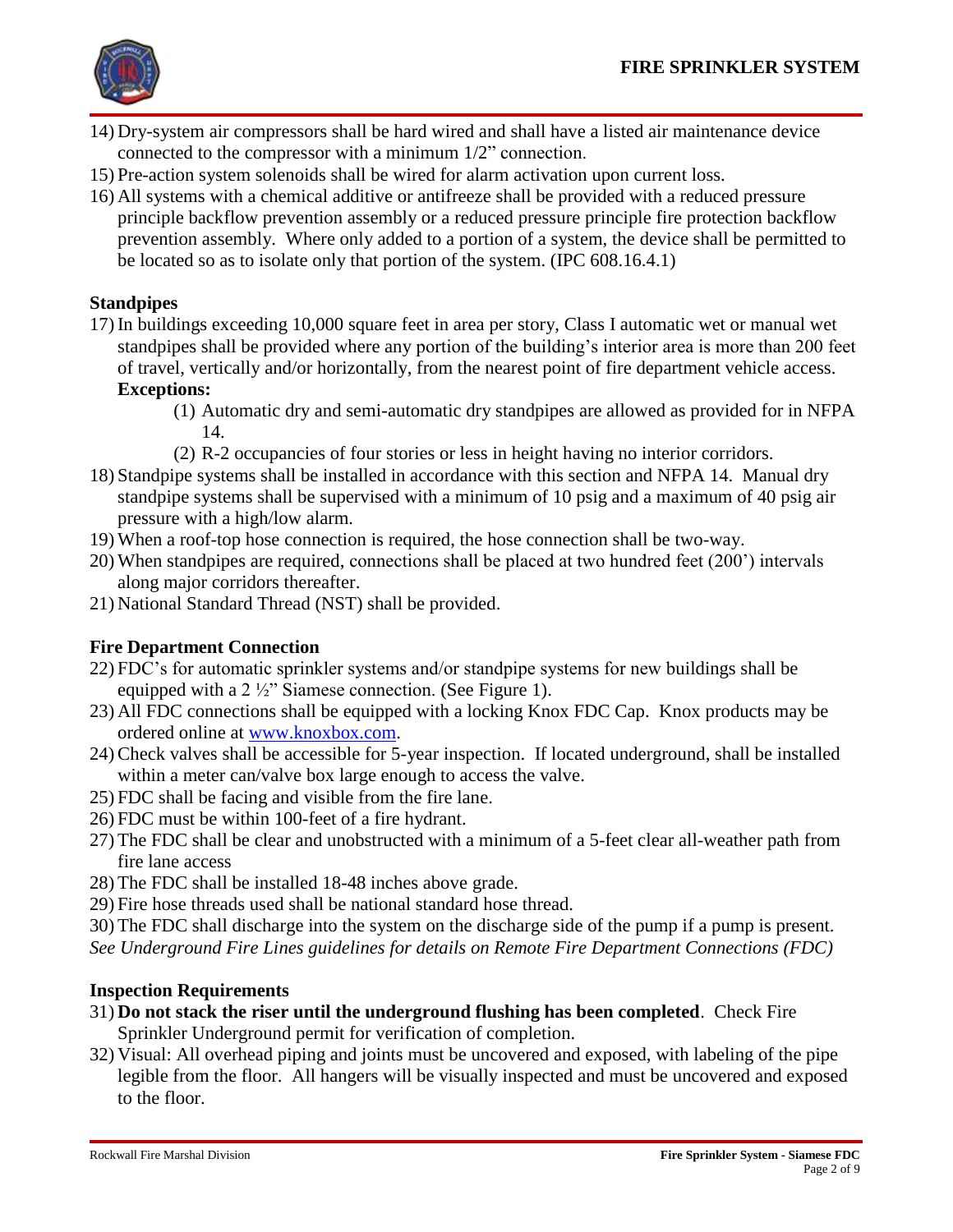

- 33) Overhead Hydrostatic Test: Overhead piping will be visually inspected with all joints exposed and labeling of the pipe turned downward. The test will be at 200 psi for a minimum of two hours. No pressure drop or gain allowed.
- 34) A hydrostatic test is required for all new installations.
- 35) A hydrostatic test is required for all modifications/tenant finish-out with twenty or more sprinkler heads added and/or relocated.
- 36) 24-hour air test: The test will be conducted at 40 psi of air for 24-hours with less than 1.5-psi loss.
- 37) Trip Test: Operational test of the dry-pipe valve is performed and the quick opening device (500+ gallon systems) is tested, 750+ gallon systems must trip within 60 seconds.
- 38) Compressor Test: Dry system compressor fills the system within 30 minutes.
- 39) Riser Main Flush: Upon completion of the overhead hydrostatic test, the overhead piping will be drained and witnessed by the Fire Department.
- 40) Riser Room: Verify riser room requirements, including floor drain for fire pumps, heat, light, markings, spare sprinkler head box and wrench, etc.
- 41) Hydraulic Design Information Sign (Hydraulic Data Nameplate). The installing contractor shall identify a hydraulically designed sprinkler system with a permanently marked weatherproof metal or rigid plastic sign secured with corrosion-resistant wire, chain, or other approved means. Such signs shall be placed at the alarm valve, dry pipe valve, preaction valve, or deluge valve supplying the corresponding hydraulically designed area. The sign shall include the following information:
	- a) Location of the design area or areas
	- b) Size (area) of or number of sprinklers in the design area
	- c) Discharge densities over the design area or areas
	- d) Required flow and residual pressure demand at the base of the riser or fire pump where applicable
	- e) Occupancy classification or commodity classification and maximum permitted storage height and configuration
	- f) Hose stream allowance included in addition to the sprinkler demand
	- g) Name of the installing contractor
- 42) General Information Sign. The installing contractor shall provide a general information sign used to determine system design basis and information relevant to the inspection, testing, and maintenance requirements required by NFPA 25. Such general information shall be provided with a permanently marked weatherproof metal or rigid plastic sign, secured with corrosion-resistant wire, chain, or other acceptable means. Such signs shall be placed at each system control riser, antifreeze loop, and auxiliary system control valve. The sign shall include the following information:
	- a) Name and location of the facility protected
	- b) Occupancy classification
	- c) Commodity classification
	- d) Presence of high-piled and/or rack storage
	- e) Maximum height of storage planned
	- f) Aisle width planned
	- g) Encapsulation of pallet loads
	- h) Presence of solid shelving
	- i) Flow test data
	- j) Presence of flammable/combustible liquids
	- k) Presence of hazardous materials
	- l) Presence of other special storage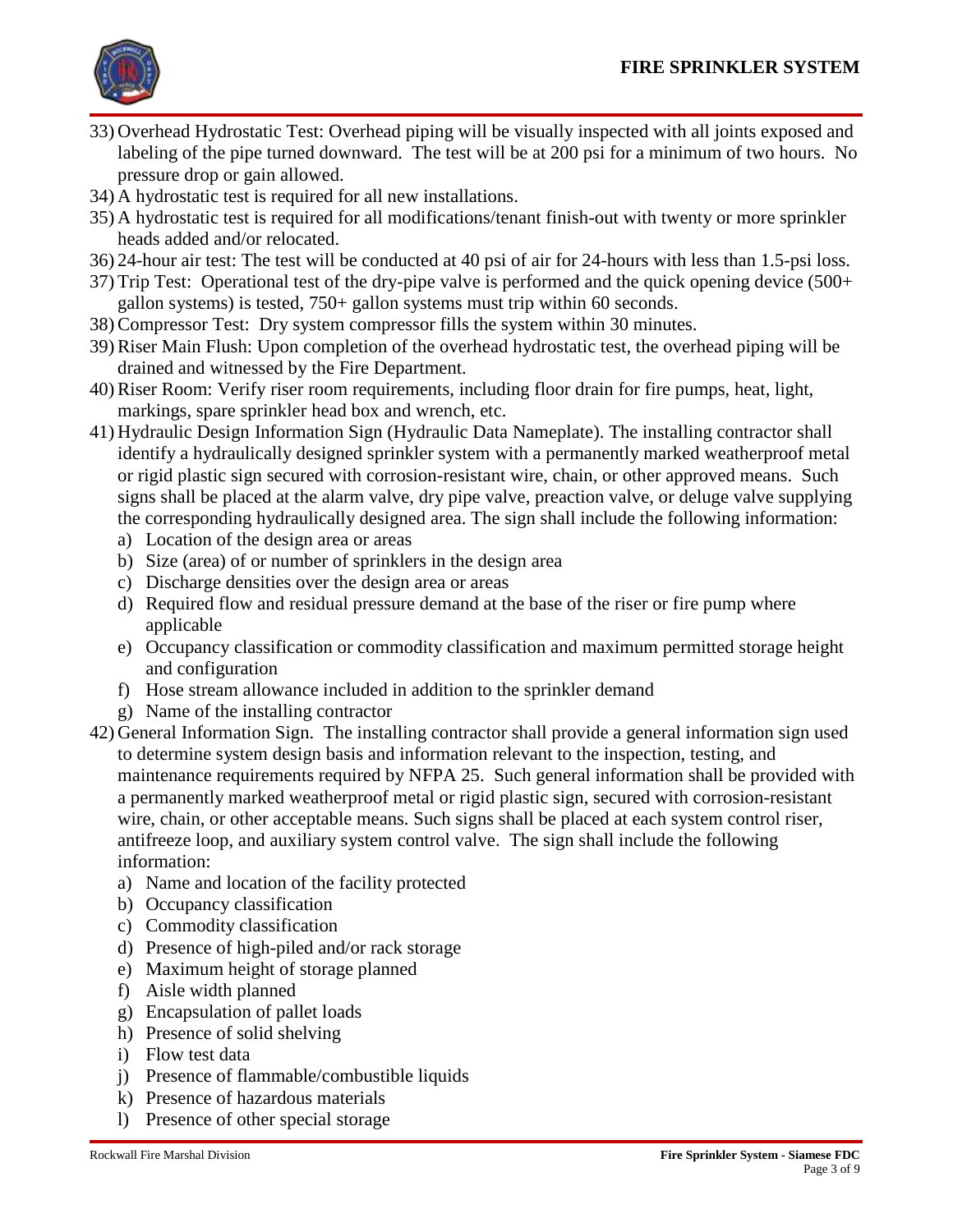

- m) Location of venting valve
- n) Location of auxiliary drains and low point drains on dry pipe and preaction systems
- o) Original results of main drain flow test
- p) Original results of dry pipe and double interlock preaction valve test
- q) Name of installing contractor or designer
- r) Indication of presence and location of antifreeze or other auxiliary systems
- s) Where injection systems are installed to treat MIC or corrosion, the type of chemical, concentration of the chemical, and where information can be found as to the proper disposal of the chemical
- 43) Combination hydraulic design information and general information are permitted. The sign shall include the following information:
	- a) Location of the design area or areas
	- b) Size (area) of or number of sprinklers in the design area
	- c) Discharge densities over the design area or areas
	- d) Required flow and residual pressure demand at the base of the riser
	- e) Occupancy classification or commodity classification and maximum permitted storage height and configuration
	- f) Hose stream allowance included in addition to the sprinkler demand
	- g) Name of the installing contractor
- 44) Standpipe and Fire Department Connection (FDC): Hydrostatic testing if not already done, the test will be at 200 psi for a minimum of two hours. No pressure drop or gain allowed. A flow test at hydraulically most remote standpipe through FDC to verify required pressure and flow.
- 45) Fire Pump: Hydrostatic testing (if not already done, the test will be at 200 psi for a minimum of two hours, no pressure drop or gain allowed.), all piping flushed, pump room requirements verified, and operational test conducted by manufacturer witnessed by the fire department.
- 46) Standpipe: Acceptance test in compliance with NFPA 14.
- 47) Fire Sprinkler Final: Final sign-off at completion of all inspections and the receipt of all State require paperwork and a complete and signed appropriate contractor's material and test certificate(s). The inspection shall be conducted when all sheet rock and millwork is completed.

## **Plan submittal is only required for alterations/modifications involving 20 or more sprinkler heads, alterations/modifications to the system risers, and/or special applications (i.e. water curtains).**

**Minor fire sprinkler system modifications (such as adding fewer than 20 heads) do not require plan submittal. Work not requiring plans submittal: Contractors shall install a white service tag indicating location (i.e. Suite #) and scope of work.**

### **Submittal Requirements**

Prior to fire sprinkler system submittal, the underground fire line plans must have been submitted and approved. Underground plans must be included as a reference for hydraulic calculations.

## **Working Plans**

48) Working plans shall be drawn to an indicated scale, on sheets of uniform size, with a plan of each

- floor, and shall show those items from the following list that pertain to the design of the system:
- a) Name of owner and occupant.
- b) Location, including street address.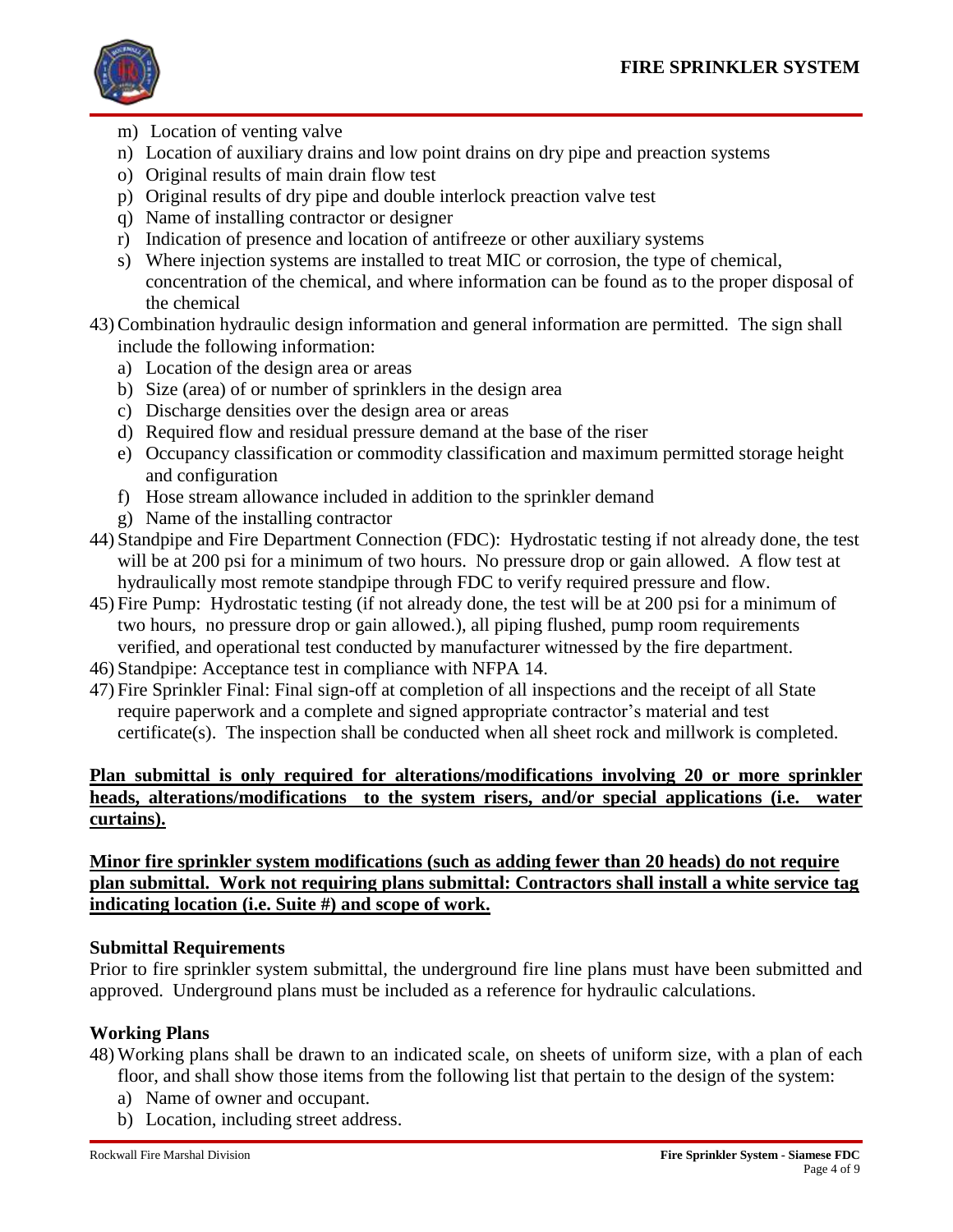

- c) Point of compass.
- d) Full height cross section or schematic diagram, including structural member information if required for clarity and including ceiling construction and method of protection for nonmetallic piping.
- e) Ceiling/roof heights and slopes not shown in the full height cross section.
- f) Location of partitions.
- g) Location of fire walls.
- h) Occupancy class of each area or room.
- i) Location and size of concealed spaces, closets, attics, and bathrooms.
- j) Any small enclosures in which no sprinklers are to be installed.
- k) Size of city main in street and whether dead end or circulating; if dead end, direction and distance to nearest circulating main; and city main test results and system elevation relative to test hydrant.
- l) Other sources of water supply, with pressure or elevation.
- m) Make, type, model, and nominal K-factor of sprinklers, including sprinkler identification number.
- n) Temperature rating and location of high-temperature sprinklers.
- o) Total area protected by each system on each floor.
- p) Number of sprinklers on each riser per floor.
- q) Total number of sprinklers on each dry pipe system, preaction system, combined dry pipe– preaction system, or deluge system.
- r) Approximate capacity in gallons of each dry pipe system.
- s) Pipe type and schedule of wall thickness.
- t) Nominal pipe size and cutting lengths of pipe (or center-to-center dimensions). Where typical branch lines prevail, it shall be necessary to size only one typical line.
- u) Location and size of riser nipples.
- v) Type of fittings and joints and location of all welds and bends. The contractor shall specify on drawing any sections to be shop welded and the type of fittings or formations to be used.
- w) Type and locations of hangers, sleeves, braces, and methods of securing sprinklers when applicable.
- x) All control valves, check valves, drain pipes, and test connections.
- y) Make, type, model, and size of backflow prevention assembly, and means to forward flow test at system demand.
- z) Make, type, model, and size of alarm or dry pipe valve.
- aa) Make, type, model, and size of preaction or deluge valve.
- bb) Kind and location of alarm bells.
- cc) Size and location of standpipe risers, hose outlets, hand hose, monitor nozzles, and related equipment.
- dd) Private fire service main sizes, lengths, locations, weights, materials, point of connection to city main; the sizes, types and locations of valves, valve indicators, regulators, meters, and valve pits; and the depth that the top of the pipe is laid below grade.
- ee) Piping provisions for flushing.
- ff) Where the equipment is to be installed as an addition to an existing system, enough of the existing system indicated on the plans to make all conditions clear.
- gg) For hydraulically designed systems, the information on the hydraulic data nameplate.
- hh) A graphic representation of the scale used on all plans.
- ii) Name, address, and phone number(s) of contractor.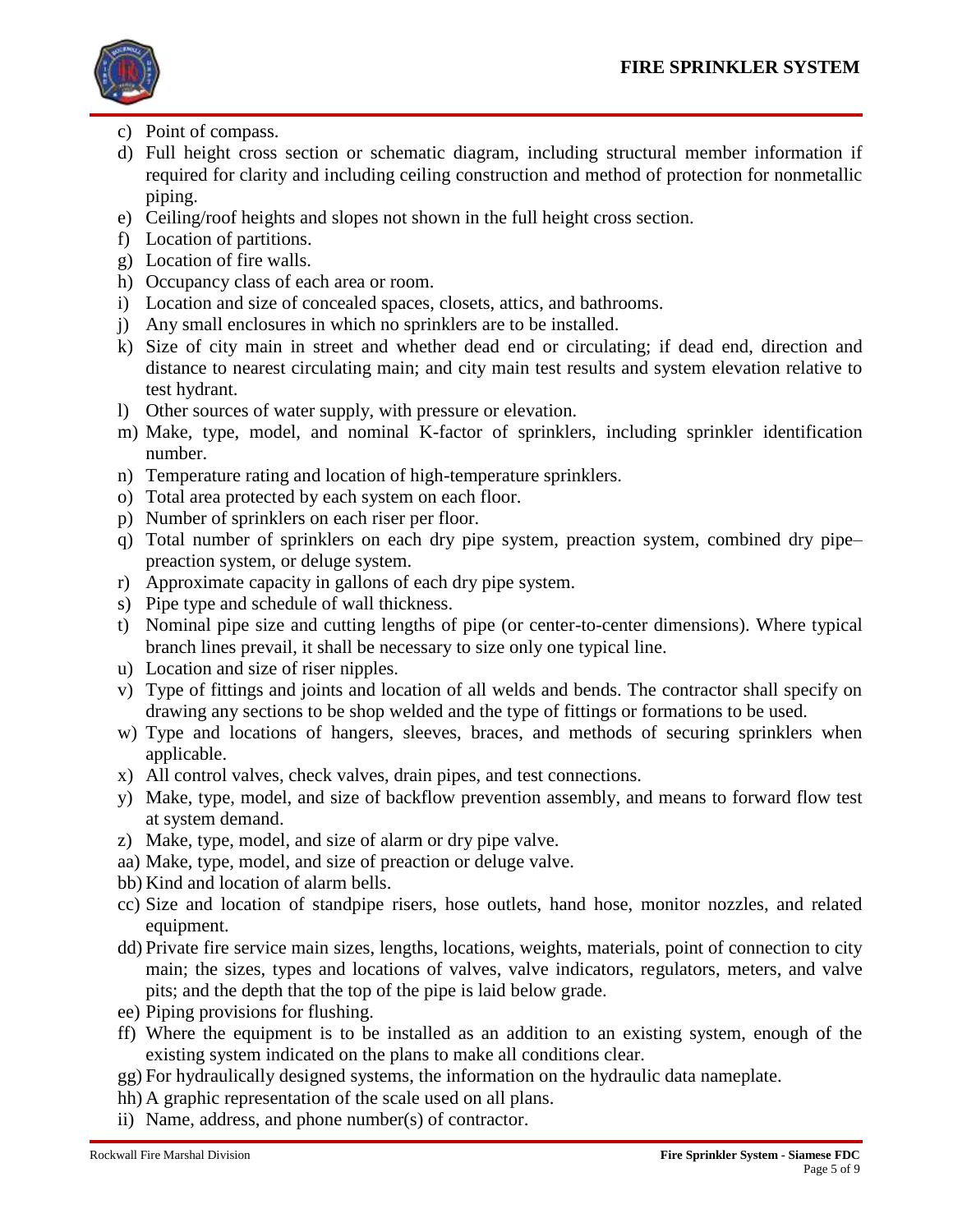

- jj) Hydraulic reference points shown on the plan that correspond with comparable reference points on the hydraulic calculation sheets.
- kk) The minimum rate of water application (density or flow or discharge pressure), the design area of water application, in-rack sprinkler demand, and the water required for hose streams both inside and outside.
- ll) The total quantity of water and the pressure required noted at a common reference point for each system.
- mm) Relative elevations of sprinklers, junction points, and supply or reference points.
- nn) If room design method is used, all unprotected wall openings throughout the floor protected.
- oo) Calculation of loads for sizing and details of sway bracing.
- pp) Zones of influence used in calculations for seismic bracing indicated on plans.
- qq) The setting for pressure-reducing valves.
- rr) Information about listed antifreeze solution used (type and amount).
- ss) Size and location of hydrants showing size and number of outlets and if outlets are to be equipped with independent gate valves. Whether hose houses and equipment are to be provided, and by whom, shall be indicated. Static and residual hydrants that were used in flow tests shall be shown.
- tt) Size, location, and piping arrangement of fire department connections.
- uu) Edition year of NFPA 13 to which the sprinkler system is designed.

## **Hydraulic Calculations**

49) Hydraulic calculations shall be prepared on form sheets that include a summary sheet, a graph sheet, a water supply analysis, a node analysis, and detailed worksheets.

### **Summary Sheet**

50) The summary sheet as shown in Figure 27.4.5.1.2(a) shall contain the following information, where applicable:

- a) Project name and date
- b) Location (including street address)
- c) Owner or expected occupant of space being designed
- d) Name, address, and phone number of installing contractor
- e) Name and phone number of designer
- f) Authority having jurisdiction
- g) Standard or document system is being designed to, including the edition of the document
- h) Design area number and location
- i) Drawing or sheet number where design area is located
- j) Occupancy or commodity classification and information
- k) For storage applications (including miscellaneous), additional information including storage height, ceiling height, storage configuration, aisle width, orientation of upright or pendent, sprinkler K-factor and sprinkler temperature, and the table and or curve utilized in the design
- l) System type, including the system volume with type of protection system indicated in the notes
- m) Sprinkler type, including coverage and response type
- n) Slope of roof or ceiling within the design area
- o) System design requirements, as follows:
	- i) Design area of application, ft2 (m2)
	- ii) Minimum rate of water application (density), gpm/ft2 (mm/min)
	- iii) Area per sprinkler, ft2 (m2)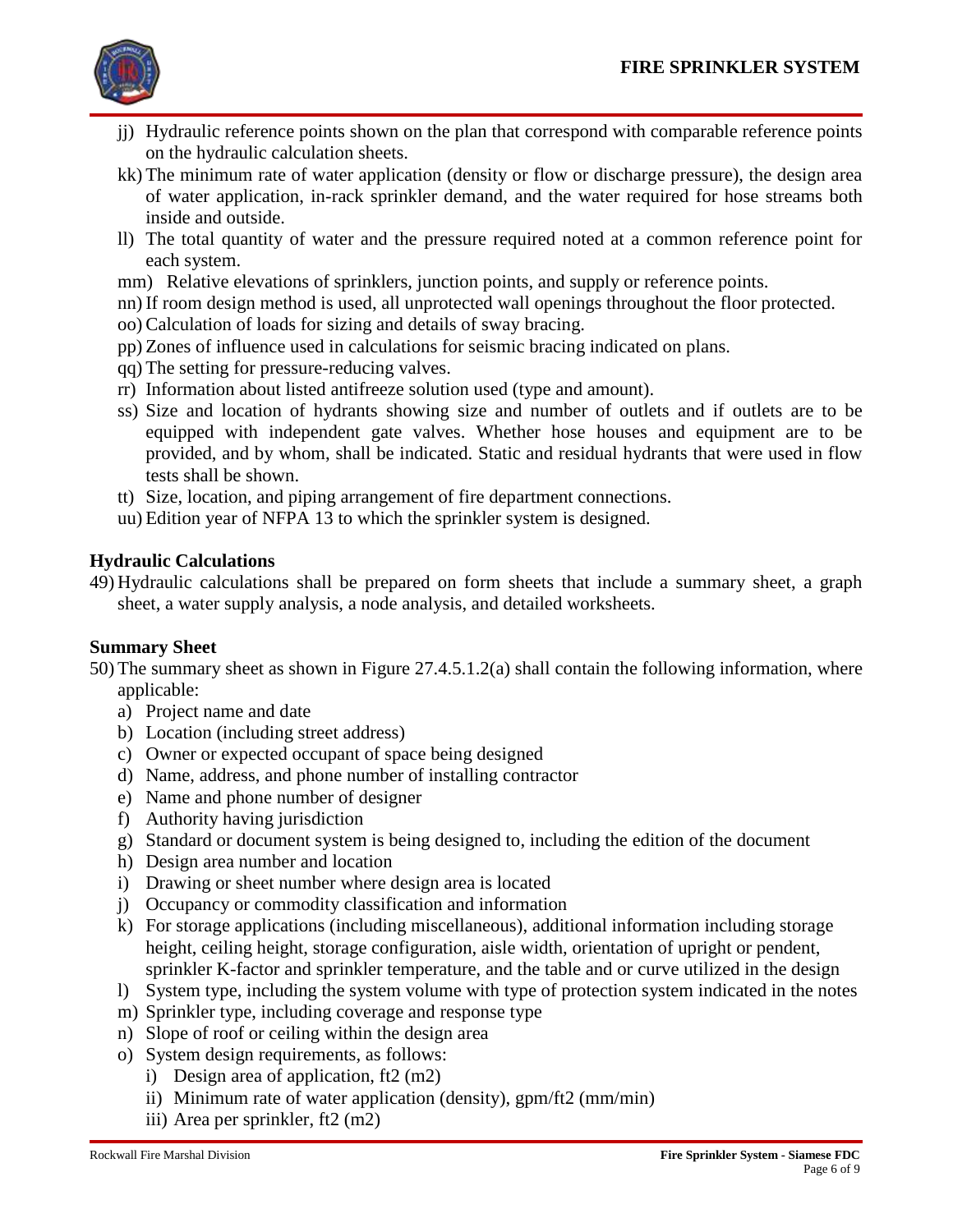

iv) Number of sprinklers calculated

- p) Total water requirements as calculated, including allowance for inside hose, outside hydrants, water curtain, and exposure sprinklers, and allowance for in-rack sprinklers, gpm (L/min)
- q) Ceiling height if used for quick response sprinkler reduction
- r) Elevation of highest calculated sprinkler
- s) Water supply information, including the following:
	- i) Date and time of test
	- ii) Location of the test and flow hydrant(s)
	- iii) Source of the water for the flow test
	- iv) Elevation of the test hydrant relative to the finished floor
	- v) Size of fire pump, gpm @ psi
	- vi) Size of on-site water tank
- t) Notes that include peaking information for calculations performed by a computer program, type of preaction system, limitations (dimension, flow, and pressure) on extended-coverage or other listed special sprinklers, system type, including the system volume

## **Graph Sheet**

- 51) A graphic representation of the complete hydraulic calculation shall be plotted on semiexponential graph paper (Q1.85) as shown in NFPA 13 Figure 27.4.5.1.2(b) and shall include the following:
	- a) Water supply curve
	- b) Sprinkler system demand
	- c) Hose demand (where applicable)
	- d) In-rack sprinkler demand (where applicable)
	- e) Additional pressures supplied by a fire pump or other source (when applicable)

## **Supply Analysis**

52) Information summarized from the graph sheet as shown in NFPA 13 Figure 27.4.5.1.2(c) shall include the following:

- a) Node tag at the source
- b) Static pressure [psi (bar)] available at the source
- c) Residual pressure [psi (bar)] available at the source
- d) Total flow [gpm (L/min)] available at the source
- e) Available pressure [psi (bar)] at the source when the total calculated demand is flowing
- f) Total calculated demand  $[gpm (L/min)]$  at the source
- g) Required pressure [psi (bar)] when flowing total calculated demand

## **Node Analysis**

- 53) Organized information as shown in NFPA 13 Figure 27.4.5.1.2(c) regarding the node tags given to each hydraulic reference point on the system as indicated on the shop drawings shall include the following information:
	- a) Node tag for each specific point on the system used in the hydraulic calculations
	- b) Elevation in ft (m) of each node tag
	- c) K-factor of flowing nodes (such as sprinklers)
	- d) Hose allowance in gpm (L/min) requirements for the node tag
	- e) Pressure in psi (bar) at the node
	- f) Discharge in gpm (L/min) calculated at the node
	- g) Notes that indicate any special requirements for the node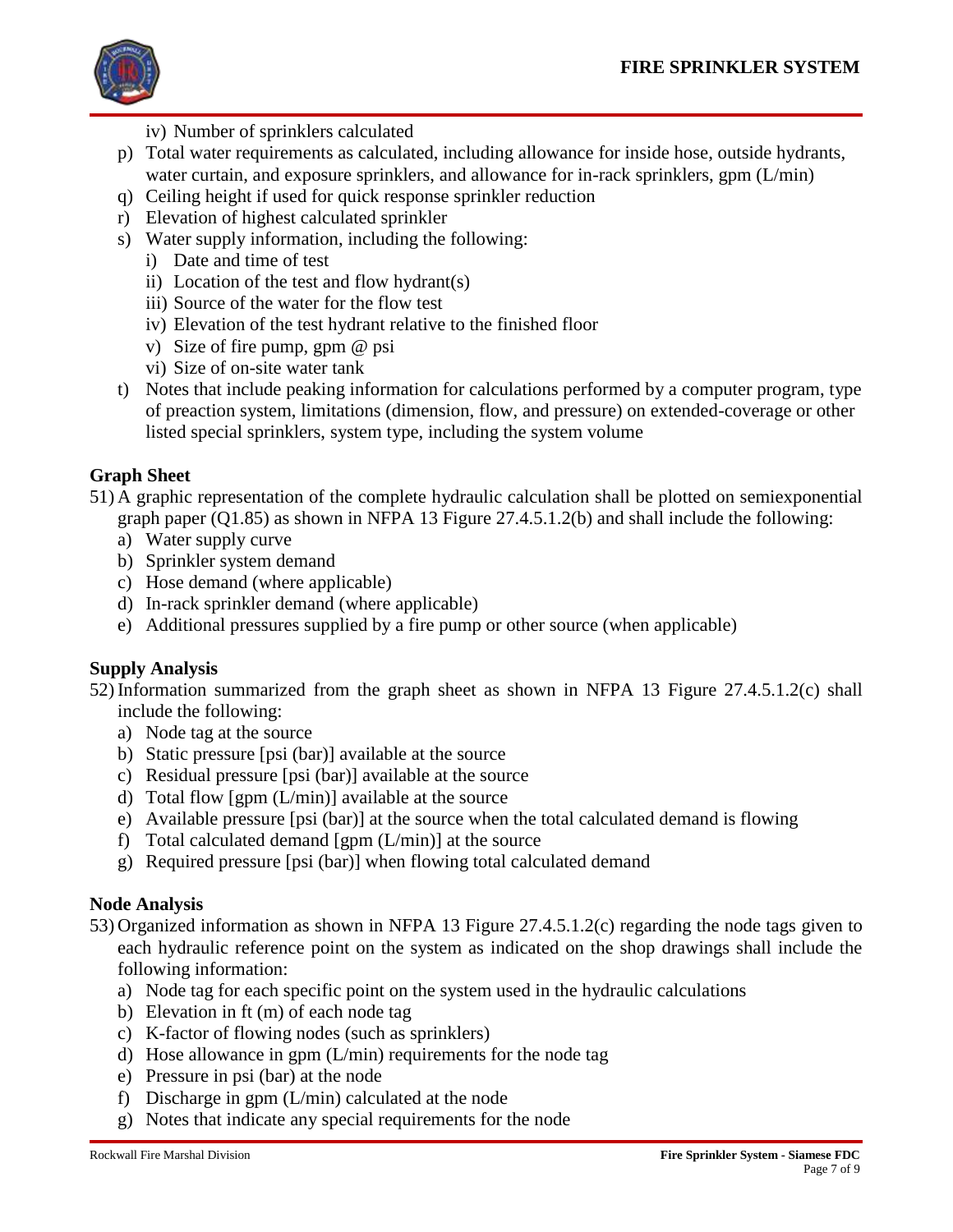

### **Detailed Worksheets**

54) Detailed worksheets as shown in NFPA 13 Figure 27.4.5.1.2(d) or computer printout sheets shall contain the following information:

- a) Sheet number
- b) Hydraulic reference points used in each step
- c) Elevation in ft (m) at each hydraulic reference point
- d) Sprinkler description and discharge constant (K) for the flowing reference point
- e) Flow in gpm (L/min) for the flowing reference point (when applicable)
- f) Total flow in gpm (L/min) through each step
- g) Nominal pipe size in in. (mm)
- h) Actual internal diameter of pipe in in. (mm)
- i) Quantity and length in ft (m) of each type of fitting and device
- j) Pipe lengths in ft (m), center-to-center of fittings
- k) Equivalent pipe lengths in ft (m) of fittings and devices for the step
- l) Total equivalent length in ft (m) of pipes and fitting for the step
- m) C-factor used in each step
- n) Friction loss in psi/ft (bar/m) of pipe
- o) Sum of the pressures from the previous step (starting pressure at beginning)
- p) Elevation head in psi (bar) between reference points
- q) Total friction loss in psi (bar) between reference points
- r) Required pressure in psi (bar) at each reference point
- s) Notes and other information shall include the following:
	- i) Velocity pressure and normal pressure if included in calculations
	- ii) In-rack sprinkler demand balanced to ceiling demand
	- iii) Notes to indicate starting points or reference to other sheets or to clarify data shown
	- iv) Diagram to accompany gridded system calculations to indicate flow quantities and directions for lines with sprinklers operating in the remote area
	- v) Combined K-factor calculations for sprinklers on drops, armovers, or sprigs where calculations do not begin at the sprinkler
	- vi) The pressure [psi/(bar)] loss assigned the backflow device when included on a system
	- vii)Friction factor and Reynolds number when the Darcy–Weisbach equation is used

### 55) Please upload the following documents when submitting your permit online:

- (1) Working plans
- (2) Hydraulic calculations forms, where systems are required to be calculated
- (3) Data sheets for the system components
- (4) Signed owner's certificate
- (5) Third Party Review Letter
- (6) State License(s)